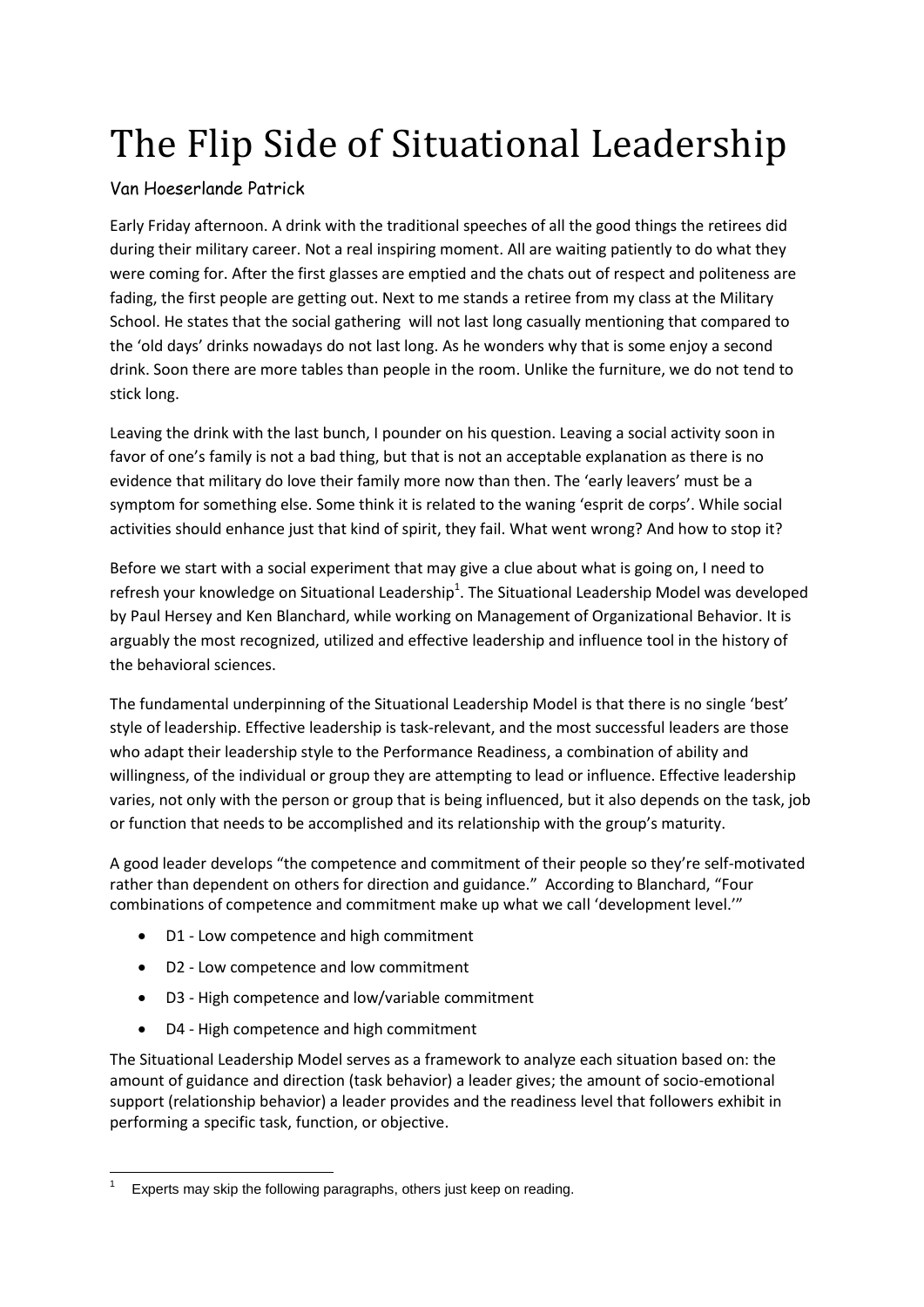The main consequence is that when a leader motivates followers properly, i.e. in relation to the situation, they will turn into better collaborators.

But this model has a flip side. Let's do a little experiment. Take a leader – of course in our experiment this person does not deserve that title – and some collaborators. According to the Situational Leadership Model a leader can enhance the performance of the individuals as well as the whole team by applying the right leadership style in relation to the skill level for the task at hand. Done correctly the team will evolve in the direction D1 to D4.

Once our team has reached the desired development level, we tell the 'leader' to use a style that corresponds to a much 'higher' development level. What will happen? The group will not evolve to that level, but will fall back to some lower level of performance. Its members will get frustrated and do a worse job. Improving a group is not done in quantum leaps, but in baby steps. You have to give them a reasonable challenge. Enough to be challenging, too much can be scary.

At an organizational level you can observe this transgression to a lower state too. If top management is driving a too big change, people tend to disengage and do less than business as usual. Disengagement is also the result when a strategic department is too far ahead of the normal approach. Yes, such a department should look into the future, but its advice must make a connection with today's real world to assure that the rest of the organization is following. It is like a rubber band, a good stretch will provide a pull, too much will cause it to break.

Let's go back to our test group. We ask the leader to use a style that corresponds to a 'lower' development level. Guess what will happen. Right, the team will fall back on a lower level. Not without trouble and interpersonal tensions, but that is besides the point here. What is important is that they will return to the level of the applied leadership style. This fallback does not mean that the individuals will unlearn the acquired competencies, but they will no longer use them and as a collective they will behave in relation to the style of the leader. According to Hersey, a leader's high, realistic expectation causes high performance of followers; a leader's low expectations lead to low performance of followers. Not convinced? I would not recommend actually holding the experiment but I'm sure when you reflect on it you will remember an instance of this kind of adaptive behavior in real life. Officers behaving like high school kids during staff courses?

Conclusion of our experiments is that to improve a group of people the leader must present a reasonable challenge to the individuals. Expecting too much will cause the group to drop to a lower level than they were. Expecting too less will push the behavior of the group to the lower performance level corresponding to the employed leadership style.

This kind of adaptation is also valid at the organizational and cultural level. The collective behavior is continuously influenced by daily actions. These influences can support or change a culture. Words, directives and speeches may be important but deeds make an indelible impression. A leader's actions, with emphasis on the occasionally unorthodox to make them memorable, are the ingredients that contribute to molding a company's culture. And in our case these actions should point in the direction of particularities of the military to sustain the 'esprit de corps'.

Unfortunately, budget cuts have opened the gates of a more managerial approach in favor of efficiency. Armed Forces are more run like a modern company<sup>2</sup> and less as what they are. Total Quality Management, Internal Control Systems … were introduced to help us to do more with less, or at least to do the same with less. But the way to hell is paved with good intentions. With the introduction of good management practices and its benefits also comes a shift in culture. The 'band of brothers' is slowly, but steadily replaced by a collection of human resources whereby resources need to be used in an efficient way. As Defense starts mirroring for-profit companies, military personnel start to behave like the bleu-collar workers who earn their money in factories.

 2 The fact that I wanted to use the word 'niche' in the former paragraph shows how deep this change has aleady affected my thinking.